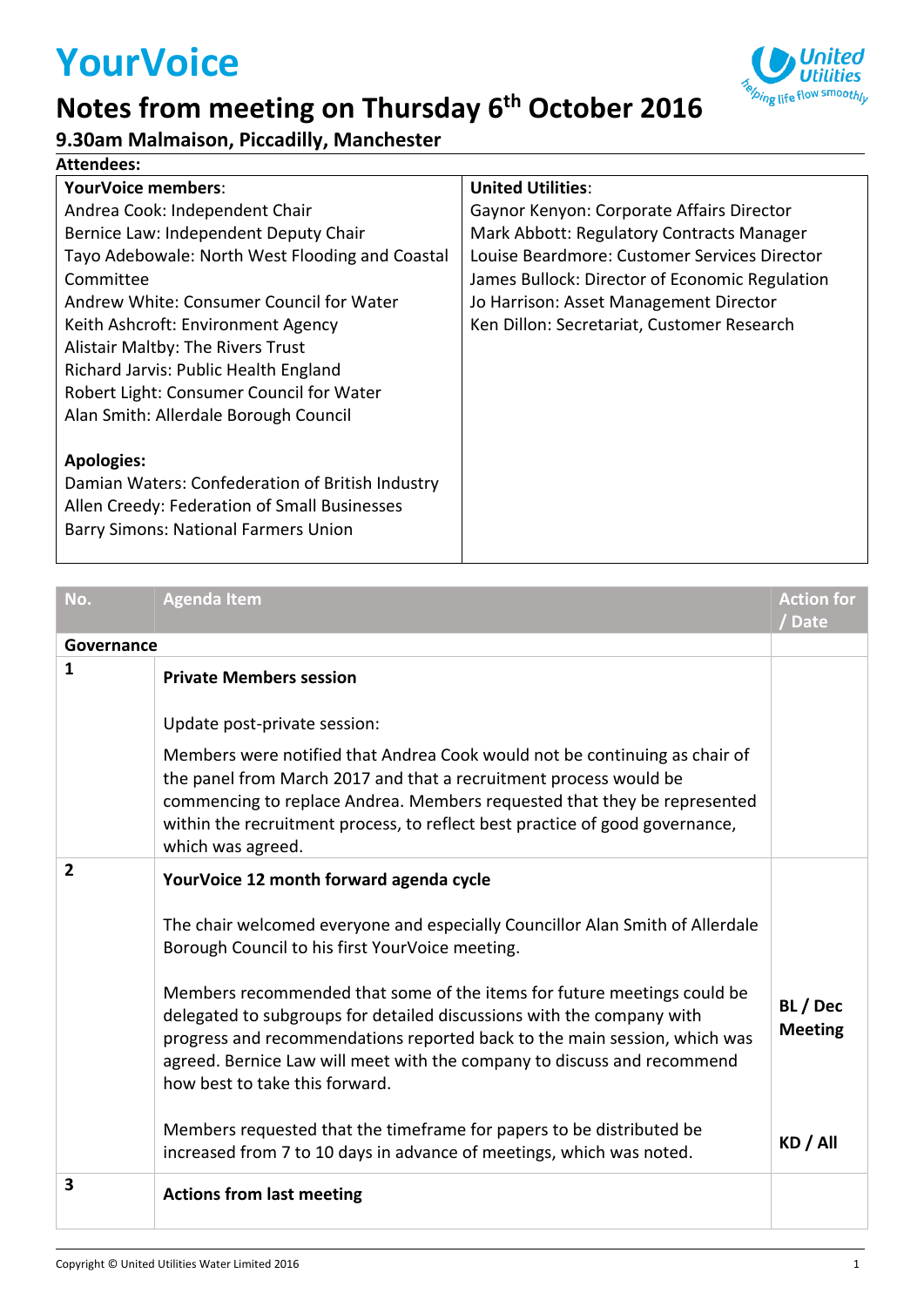## **YourVoice meeting notes**

|                       | Actions were reviewed and updated in the meeting                                                                                                                                                                                                                                                                                                                                            |                                |
|-----------------------|---------------------------------------------------------------------------------------------------------------------------------------------------------------------------------------------------------------------------------------------------------------------------------------------------------------------------------------------------------------------------------------------|--------------------------------|
| 4                     | <b>Review of terms of reference</b>                                                                                                                                                                                                                                                                                                                                                         |                                |
|                       | Members were asked to review the existing TOR in relation to the<br>requirements of the PR19 Price Review process.                                                                                                                                                                                                                                                                          |                                |
|                       | Members suggested that the wording "The independent review panel<br>'YourVoice' will review and assure UU business plan delivery and reporting" be<br>amended, as the panel does not have an assurance role in regard to business<br>plan delivery. Also, the forthcoming Price Review process isn't referred to so<br>there is some work to do to bring the TOR in line with expectations. | MA / Dec<br>meeting            |
|                       | Reference to subgroup mechanisms should also be considered.                                                                                                                                                                                                                                                                                                                                 |                                |
|                       | As the TOR should be self-determined by the panel, Bernice Law and Tayo<br>Adebowale were asked to develop a PR19 version with regard to the required<br>outcome (e.g. 'to get the best deal for North West customers') and oriented<br>towards future goals.                                                                                                                               | BL/TA<br><b>Dec</b><br>meeting |
| <b>Policy Updates</b> |                                                                                                                                                                                                                                                                                                                                                                                             |                                |
| 5                     | <b>PR19 Strategy overview</b>                                                                                                                                                                                                                                                                                                                                                               |                                |
|                       | The company gave a presentation to summarise the strategic approach to<br>PR19, including an overview of Water 2020 and PR19, key areas of focus, the<br>timetable of events and a summary environmental considerations. This was<br>noted by members.                                                                                                                                      | JH                             |
|                       | Members suggested that resilience risks could be added to the chart showing<br>PR19 programme risks, to be balanced against affordability risks.                                                                                                                                                                                                                                            |                                |
| 6                     | Water efficiency update                                                                                                                                                                                                                                                                                                                                                                     |                                |
|                       | The company presented members with results from recent research and the<br>actions arising out of the customer insight.                                                                                                                                                                                                                                                                     |                                |
|                       | Members asked the company to explain how the customer research differ and<br>complemented the research into water resources that is currently underway.                                                                                                                                                                                                                                     |                                |
|                       | The company to draft a paper to clarify the objectives of each research project<br>and share with the Engagement subgroup.                                                                                                                                                                                                                                                                  | <b>KD</b>                      |
| 7                     | <b>Company Monitoring Framework</b>                                                                                                                                                                                                                                                                                                                                                         |                                |
|                       | The company presented an update on the Ofwat Company Monitoring<br>Framework (CMF) which was noted.                                                                                                                                                                                                                                                                                         |                                |
|                       | Members were informed that CCW is looking at reporting from water<br>companies. The plan is for CCW to report on its findings to CCG chairs for<br>consideration in their deliberations with companies on business plans.                                                                                                                                                                   |                                |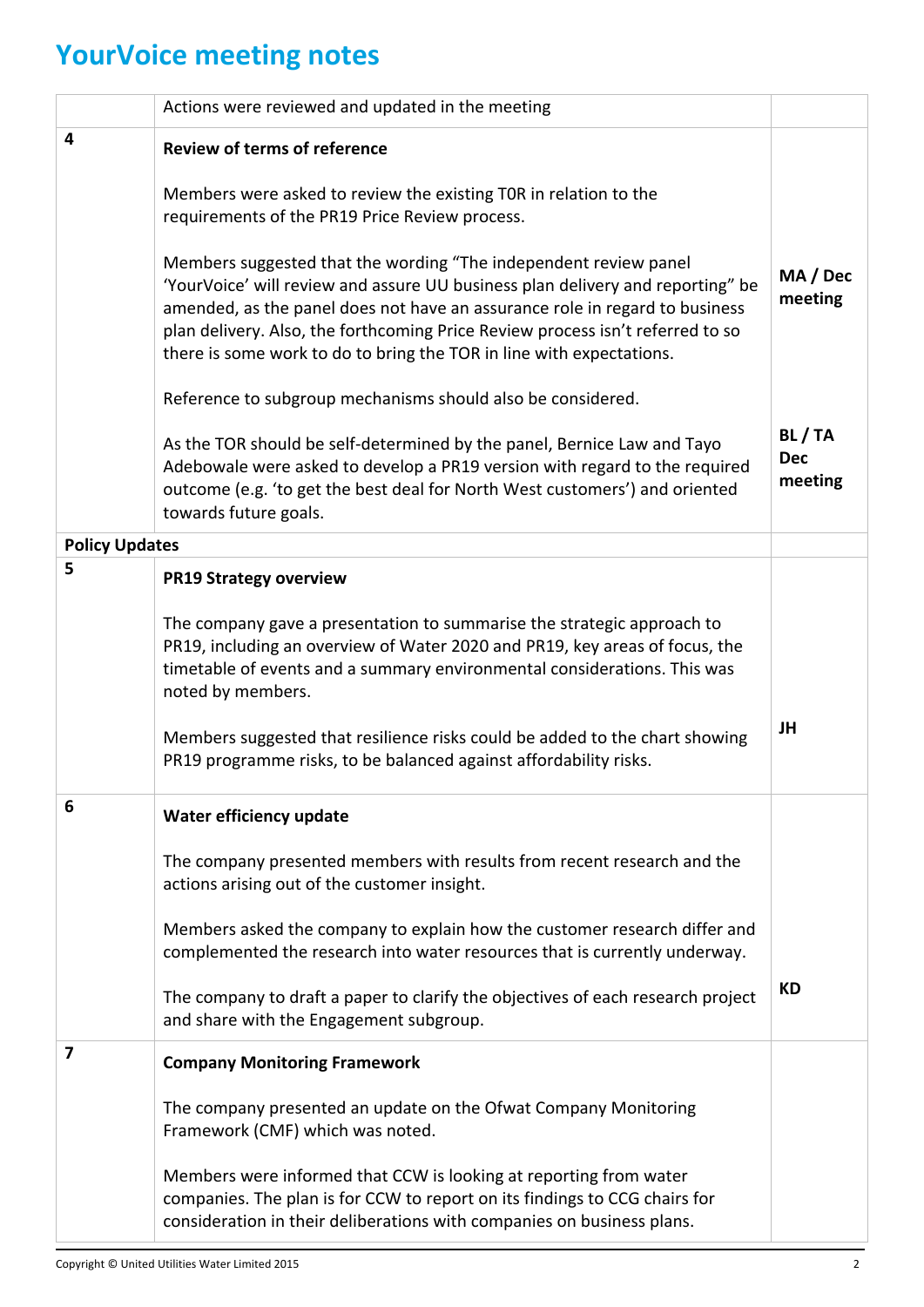### **YourVoice meeting notes**

| 8                             | Update on customer research programme                                                                                                                                                                                                                                                                                                                                                |           |
|-------------------------------|--------------------------------------------------------------------------------------------------------------------------------------------------------------------------------------------------------------------------------------------------------------------------------------------------------------------------------------------------------------------------------------|-----------|
|                               | A summary of plans for gaining further customer insight was presented by the<br>company, which was noted.                                                                                                                                                                                                                                                                            |           |
|                               | Specific reference was made to the use of the phrase 'data-mining' which is<br>some organisations has come to mean the antithesis of customer insight. The<br>company agreed to change the terminology for future updates.                                                                                                                                                           |           |
|                               | Members were interested in the details of the customer trials described (e.g.<br>'Greening the Grey', and 'Street Trees for Prestwich') but commented that<br>they would expect that other parties, such as local authorities would take the<br>lead in such activities, which the company confirmed was the case.                                                                   |           |
|                               | Members were supportive of the work being undertaken.                                                                                                                                                                                                                                                                                                                                |           |
| 9                             | <b>Stakeholder Assurance requirement</b>                                                                                                                                                                                                                                                                                                                                             |           |
|                               | Members discussed a proposal to gain assurance on the panel's activities and<br>discussions, potentially engaging with a company called Corporate Citizenship<br>which carries out UU's assurance on its corporate responsibility report and<br>approach. Members were encouraged by the suggestion, and felt that it was<br>additional to anything that has been mandated by Ofwat. |           |
|                               | Members felt that it was important that the commissioning of any work should<br>come from the panel rather than the company and that Corporate Citizenship<br>would report back directly to the panel.                                                                                                                                                                               |           |
|                               | It was suggested that Corporate Citizenship be asked to come along to a<br>subgroup session to present proposals directly.                                                                                                                                                                                                                                                           | <b>GK</b> |
| <b>Papers for information</b> |                                                                                                                                                                                                                                                                                                                                                                                      |           |
| 10                            | PR16 Non-household retail reopener - draft determination                                                                                                                                                                                                                                                                                                                             |           |
|                               | The company updated the panel on the outcome of the re-opener proposals,<br>which were successfully accepted by Ofwat in its draft determination. The<br>company thanked the panel for its considerable efforts in supporting the<br>engagement process.                                                                                                                             |           |
| 11                            | Ofwat consultation on company debt                                                                                                                                                                                                                                                                                                                                                   |           |
|                               | The panel received an overview of the Ofwat consultation on the cost of<br>company debt and equity, which was noted.                                                                                                                                                                                                                                                                 |           |
| 12                            | Update on drought plan and Water Resources Management Plan                                                                                                                                                                                                                                                                                                                           |           |
|                               |                                                                                                                                                                                                                                                                                                                                                                                      |           |